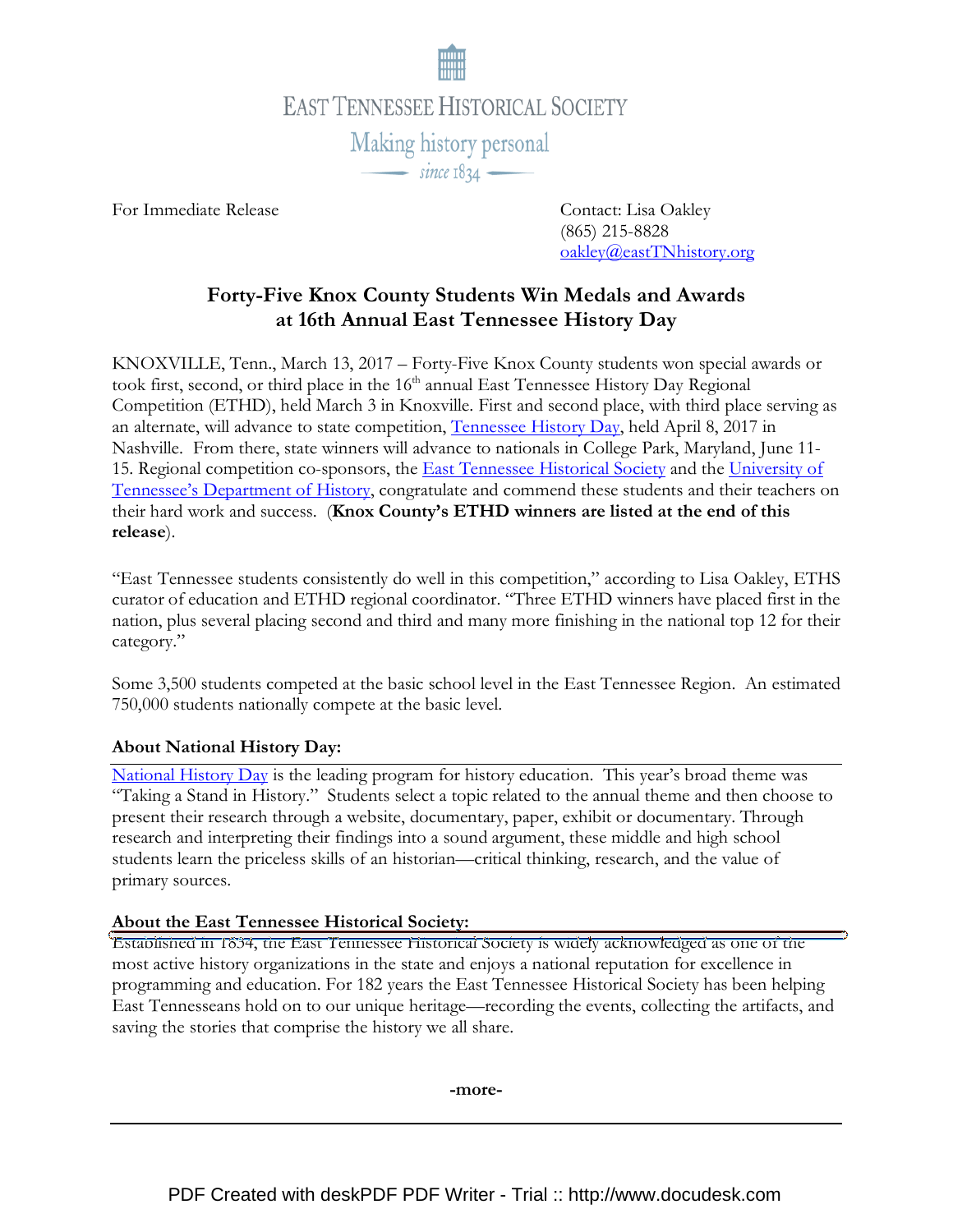# East Tennessee History Day: Knox County Winners

# Junior Division

# St. John Neumann Catholic School, Michele Tarricone (teacher)

- Maksym Ulmer, Wyatt Devall, and Luke Jessie placed first in the Junior (6-8) Group Exhibit category with their entry, The King of the Ring.
- Alonso Vela and Nicholas Beldyk placed first in the Junior (6-8) Group Website category with their entry, The Cristero Rebellion and the Boy Who Took a Stand for Religious Liberty.

# West Valley Middle School, Karen Peterman (teacher)

• Rulan Gu placed first in the Junior  $(6-8)$  Individual Website category with the entry, Taking a Stand for Democracy: The Protestors at Tiananmen Square.

#### Senior Division

#### Farragut High School, Angela Breeding (teacher)

- Sydney Kittrell placed third in the Senior (9-12) Individual Website category with the entry The Universal Declaration of Human Rights.
- Lauren Fiet placed first in the Senior (9-12) Individual Websites category with the entry Defiance or Compliance? Holland Under Nazi Occupation

# L&N STEM Academy, Jill Robbins, Derek Griffin, Karen Stanish, and Tressie Norton (teachers)

- Jared Watkins placed second in the Senior (9-12) Individual Documentary category with the entry The Bijou Theatre: Taking a Stand for Equality.
- Gregory Croisdale placed first in the Senior (9-12) Individual Documentary category with the entry Deliberate Speed.
- Nicholas Boyd, Hila Williford, Josie Bresler, and Rachel Barrick placed second in the Senior (9-12) Group Documentary category with the entry *The Resistance to the Nanking* Massacre.
- Zachary Medley, Alexandra Lee, and Abigail Wells placed first in the Senior (9-12) Group Documentary category with the entry The Coal Creek Saga: When Miners Stood Up For Their Labor Rights.
- Connor McGinley placed second in the Senior (9-12) Individual Exhibit category with the entry The Battle of Lexington and Concord: Taking a Stand Against the British.
- Juan Benn and Justyce Thompson placed third in the Senior (9-12) Group Exhibit category with the entry Sophie Scholl.
- Joey Motto and Thomas Miller placed second in the Senior (9-12) Group Exhibit category with the entry Thomas Jefferson and American's War on Terrorism.
- Hyatt Christenberry, Madison Jackson, Aruha Khan, and Molly Miller placed first in the Senior (9-12) Group Exhibit category with the entry Anne Hutchinson: Religious Rebel.
- Alex Seaver. Connor Shields, David Stewart, and Owen Porter placed third in the Senior (9-12) Group Website category with the entry Chiang Kai-Shek: Defying Communism.